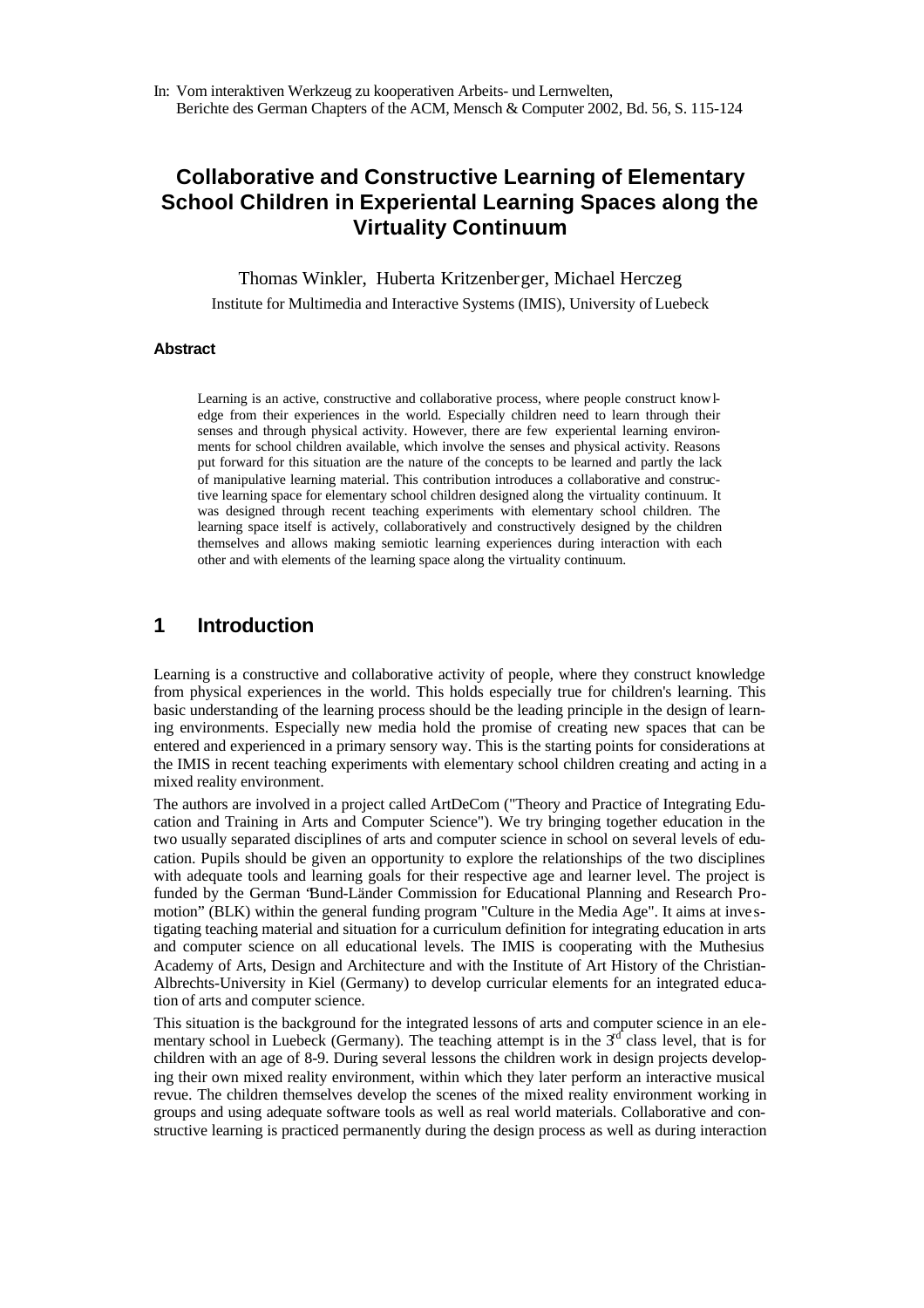with the hybrid environments of the mixed reality scenery, where children actively explore the boundaries between the real and the virtual world.

A key focus of our research refers to cross-settings of ways of thinking in arts and in computer science. We think that mixed reality environments are a perfect learning space that enables children to physically explore concepts from both disciplines in an intuitive way.

# **2 Constructive Learning Spaces for Children**

Constructive learning theory addresses learning as a process of actively constructing knowledge from experiences in the world. People construct new knowledge with particular effectiveness when they engage in constructing personally meaningful products, which are meaningful to the mselves or to others around them. Furthermore, it is important that the learning environment is authentic and situated in a real-life situation. Learners must get an opportunity to build multiple contexts and perspectives in a social context. This process of experiental learning is especially important in childhood learning, where children need sensual and physical activity to draw knowledge from it. Despite of this common insight into the conditions of effective learning processes, children encounter fewer learning situations where senses and physical activity is involved when they move from kindergarten to elementary school. Reasons put forward for this situation are that the nature of abstract concepts seem to be very difficult if not impossible to explore by sensual and physical experience. For example, traditional physical media generally do not support children understanding the behavior of dynamic systems or how patterns arise through dynamic interactions among component parts. Such concepts are typically taught through more formal methods, involving abstract mathematical formalisms. Unfortunately, many students have severe problems with this approach, and thus never develop a deep understanding of these concepts (Resnick 1998).

With this background in mind there are several approaches to manipulative, physical and tangible learning environments for children. Resnick (Resnick 1998) has created a new generation of computationally enhanced manipulative materials, called "digital manipulatives", developed at the MIT Media Lab. They expand the range of concepts that children (and adults) can explore through direct manipulation of physical objects and aim to enable children to continue to learn concepts with "kindergarten approach" even as they grow older. As children build and experiment with these manipulative materials, they form mental models and develop deeper understanding of the concepts they enact with. Children continue to learn new concepts with a "kindergarten approach". Resnick assumes that children learn with digital manipulatives concepts that were previously considered too advanced for them.

Other approaches with physical and tangible (graspable and touchable objects) interaction are for example MIT´s KidsRoom (Bobick et al. 2000), Triangles and 'strings' (Gorbet et al. 1998, Patten/Griffith 2000), Curlybot (Frei et al. 1999); StoryMat (Ryokai/Cassel 1999) or StoryRooms (Alborzi et al. 2000) in order to enhance collaboration among learners and enable constructive learning experiences for children. Furthermore, there is a growing recognition of the value of design projects as having positive effects on learning and deep understanding (Alborzi et al 2000; Druin/Perlin 1994; Stanton et al. 2001). In these projects children create external artifacts, like animate stories, video games, kinetic sculptures, models, simulations and so on, which they share and discuss with others. These artifacts provide rich opportunities for learning. As children are involved as active participants, they have a greater sense of control over the learning process. As they design artifacts in group work, they experience pluralistic thinking, multiple strategies and solutions. By the way they need to think about how other people will understand and use their constructions. Furthermore, design projects are mostly interdisciplinary and therefore bring together concepts from different disciplines.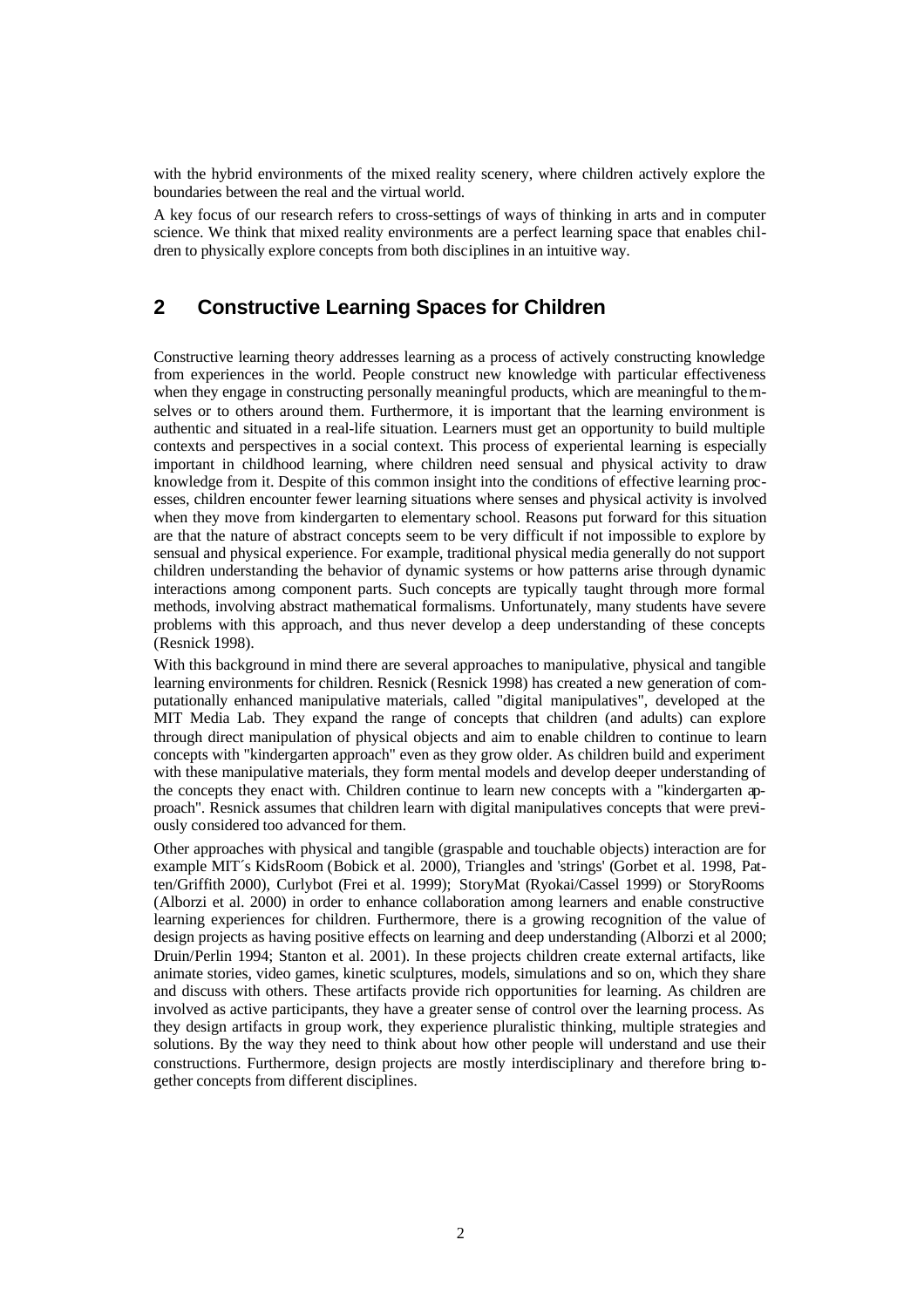Completely different approaches to develop constructive and collaborative learning spaces fertilize virtual reality environments, in which learners collaboratively interact with, create or extend a virtual world. However, there are only a few examples for collaborative learning environments for children, like the Virtual Museum Project (Kirner et al. 2001), NICE (Johnson et al. 1998), Gorilla World (Alison et al. 1997) or AGORA (Hiroaki et al. 1998). These learning environments are at the very end of a virtuality continuum (Milgram/Kinsho 1994), that is the virtual world replaces the physical world and therefore prohibits tangible interaction which is a vital learning experience for children learners. From an interaction point of view, virtual reality separates the learner from the real world and from traditional tool use. The statement for virtual reality as a natural medium for computer supported collaborative learning holds true only as far as aspects of the task are concerned.

# **3 Experiental Learning along the Virtuality Continuum**

#### **3.1 Situation as Interface**

In the aforementioned project ArtDeCom we use a collaborative mixed reality learning environment approach, which is sketched in figure 1. It was designed by the children themselves around a musical revue "World of Dragons". It consists of an animation, which shows a wild landscape with mountains, trees, a watercourse, an active volcano, a cave and several moving dragons. On the stage within the physical world, there are several trees which have been made from the same material and look exactly like the trees in the animation. Between the projection wall and the video animation the children move and dance on the stage. They wear differently colored dragon costumes and dance to music of classical music. The rhythm of the music as well as the narrative structures of the animation impose a certain timing of the acoustic and body expression.



Figure 1: Sketch of the collaborative mixed reality environment for the musical revue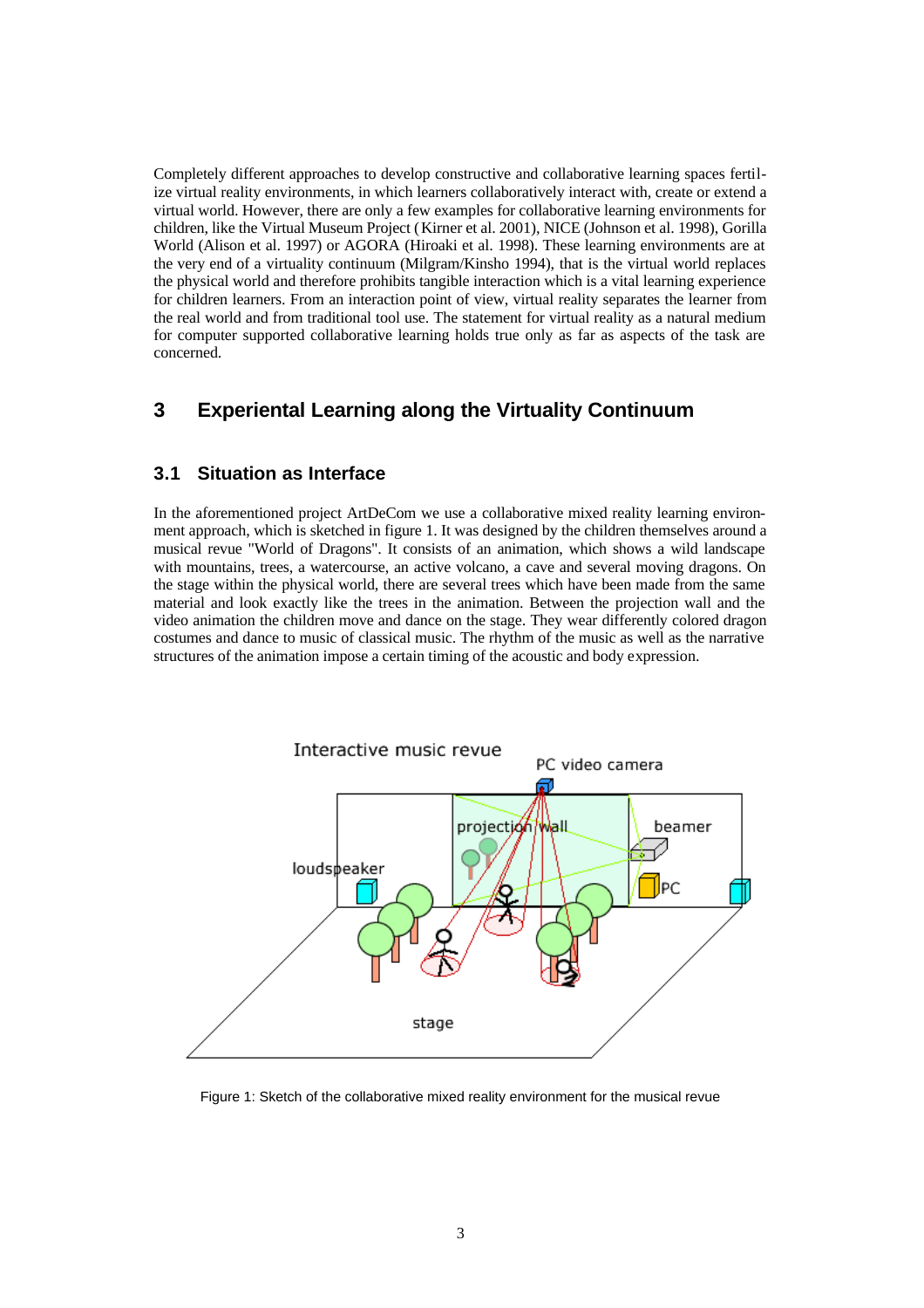

Figure 2: Performance on stage (Lightning releases a thunderstorm)

There are sounds like the blowing of the wind, the rolling of thunder, the volcanic eruption, the sound of an avalanche, the shouting of dragons, as well as the recurring sound of a stumbling little dragon. Other sounds are triggered by the children's movements, e.g. by the colors of their costumes the children trigger different pre-recorded sound files, creating sound experiences. That is in this collaborative mixed reality learning environment the real world becomes the interface to the virtual. The physical interaction space is filled with data produced by the children and interpreted by the software. The production of the data is organized spatially (movements and dancing of the children) and perceptually (colors of the children's dresses).

Furthermore the children's exploration of the virtual space is connected to the real space. Movements causes the coding and de-coding, arranging and re-arranging of content.



Figure 3: Children learn a system of expressions to code and arrange data spatially

The children learn how space can be used to structure virtual worlds, meaning that one could organize data like one organizes choreographic actions. During the dancing lesson, which the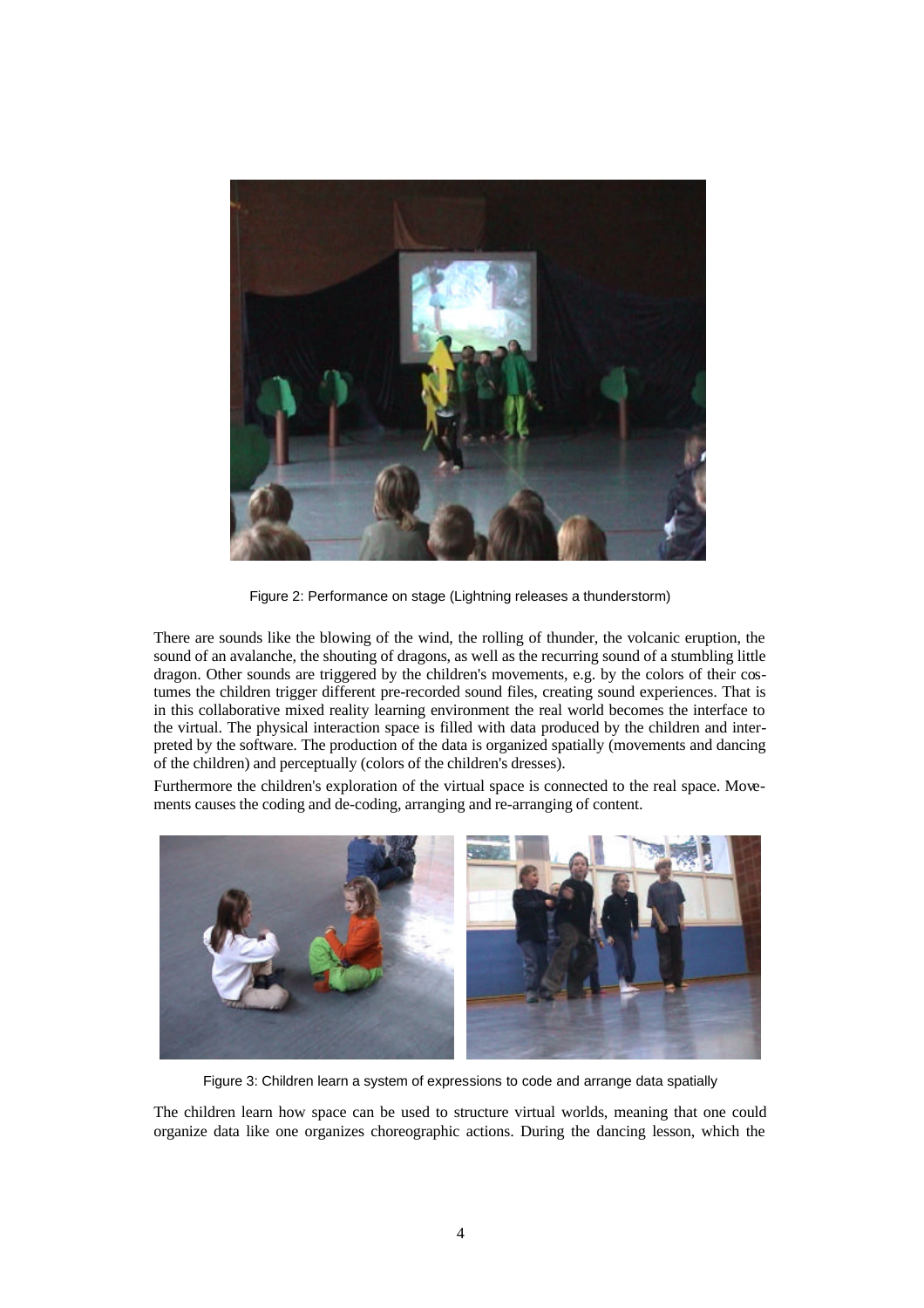children were given before, they learned a system of expressions and they use the system of expressions to arrange data. Communication and interaction is not experienced as conveying known meanings using a given system of expressions. Movement and gesture connect the participant with each other not directly, but through their effects on the environment The effect is not to understand the relationship between one's actions and the effects perceived. It becomes more interesting what one is creating than how one is doing it. Participants don't think how they are going to move - they simply move, guided by the impression of the resulting landscape and their bodily experience of space and of other participants. Therefore, the children meet a situation in which they discover their mutual interdependence in exploring and perceiving the world. Through their interaction within the real space they interact with each other and with the digital world of the computer programs.

#### **3.2 Mixed Reality Boundaries**

In order not to separate the learner from their the real world and their traditional tools and their senses the alternative approach with a mixed reality environment is used. As mixed reality (MR) is the overlaying of virtual objects and the real world, it allows the users to see each other and the real world at the same time with the virtual world, facilitating a high bandwidth of communication between the learners and intuitive manipulation of the digital world. This conditions of mixed reality boundaries are very promising for constructive and collaborative learning experiences in the classroom, although there are hardly any examples for using mixed reality learning environments as learning spaces in other contexts. Single-user MR interfaces have been for computeraided instruction (Feiner/MacIntyre/Seligman 1993) or for medical visualization (Bajura/Fuchs/Ohbuchi 1992), where virtual ultrasound images overlay images onto a patients' body allowing doctors to have X-Ray vision while performing a needle biopsy task. These applications have shown that MR interfaces can enable a person to interact with the real world in ways never before possible. We believe that MR is ideal for collaborative interfaces. Modeling the mixed reality is done by the children with respect to setting and story, as well as visual and auditory environment. The children digitally record sounds and specify the possible use and behavior of sound files.

The children design the mixed reality boundaries themselves. They model the real world as well as the digital world. During the first production phase they create, collect and arrange the objects of the real world, e.g. they create trees and mountains using wires and papier-maché. Furthermore, during the working process the children create animations or sound for the digital world, but they also create the digital world using software like LEGO-Cam or LEGO MindStorms Vision Command to program the interactive sequences of certain picture recognition sequences. That is they model also the digital world, where elements of the real world are digitized and later on interact in the real world environment using codes that influence not only the real world but also the physical world environment. In order to enable the software to interact with the physical world during the musical revue performance, the children define places on the floor of the stage for the music revue, where a Web Cam and the software is to react on the specific arrangements of the coding (e.g. the rhythmic dancing movements of the children, the colors of the dresses) with generation of specific sounds or music.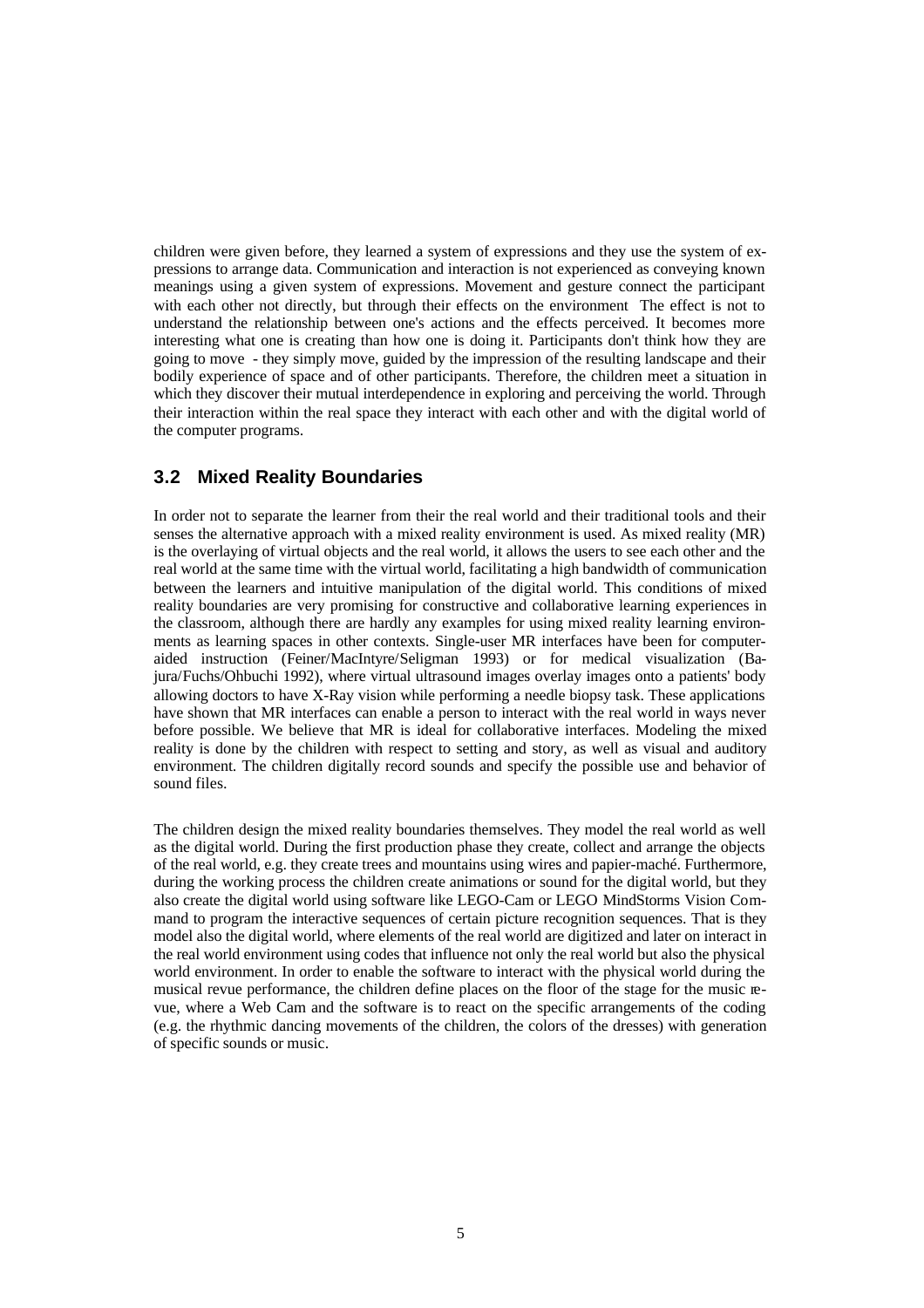In order to enable the system to react this way, the children test the conditions, under which the picture recognition program registers the movements or color coding in the sensitive monitor parts. During this process the children experience relevant color attributes for coding, e.g. light and color intensity. During the music performance vice versa the program influences the children's coding and therefore enable an intuitive understanding of the nature of human-computerinteraction processes.



Figure 4: Process of modeling the mixed reality world by the children: story creation and design of elements of the real world for video animation



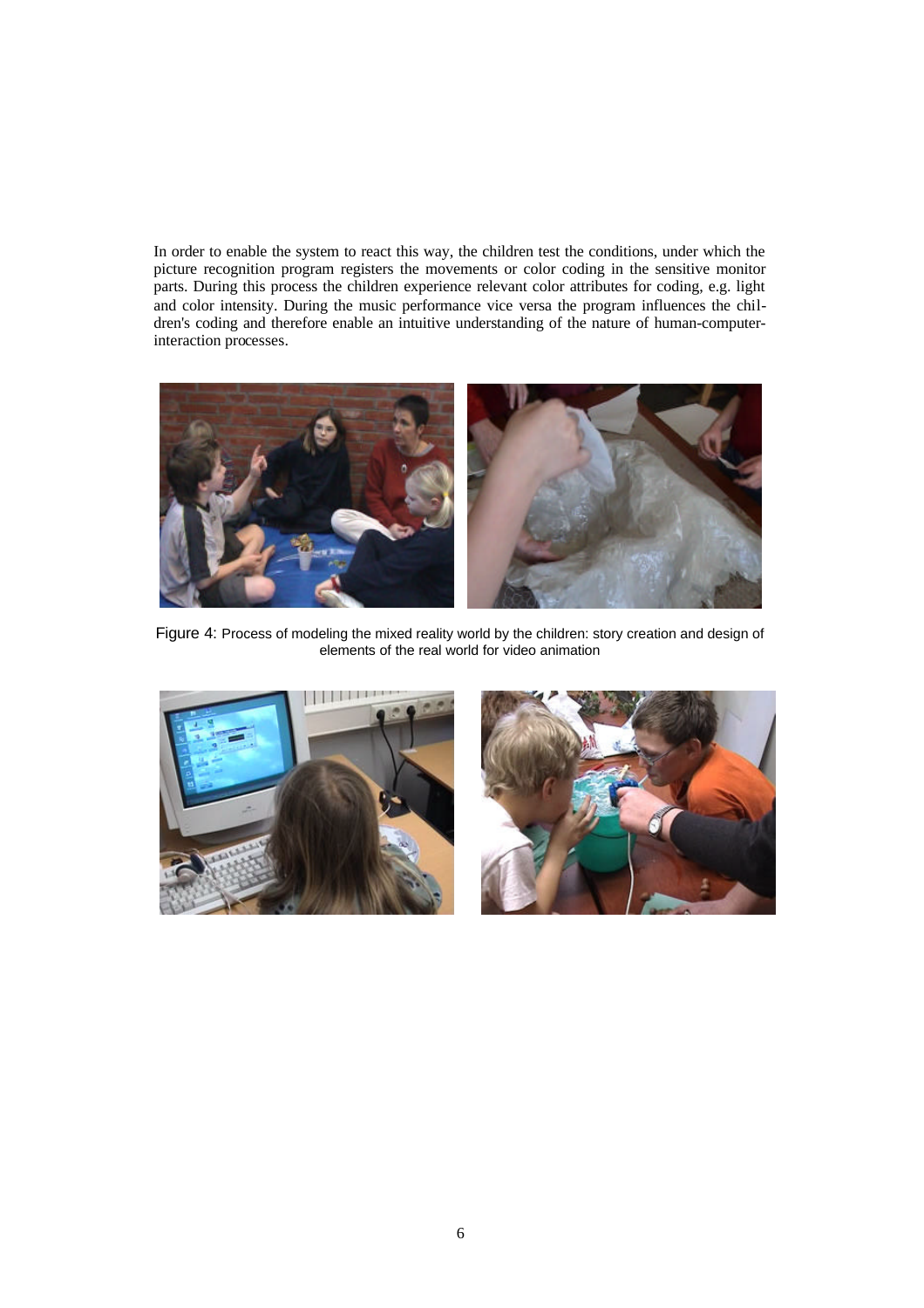

Figure 4: Process of modeling the mixed reality world by the children: design of sound and video animation





Figure 5: Children define interactive points in the physical space and thereby create boundaries between the real and the physical world



Figure 6: Children express themselves in mixed reality: With movements the children release sounds - at the same time they react with certain movements to the video projection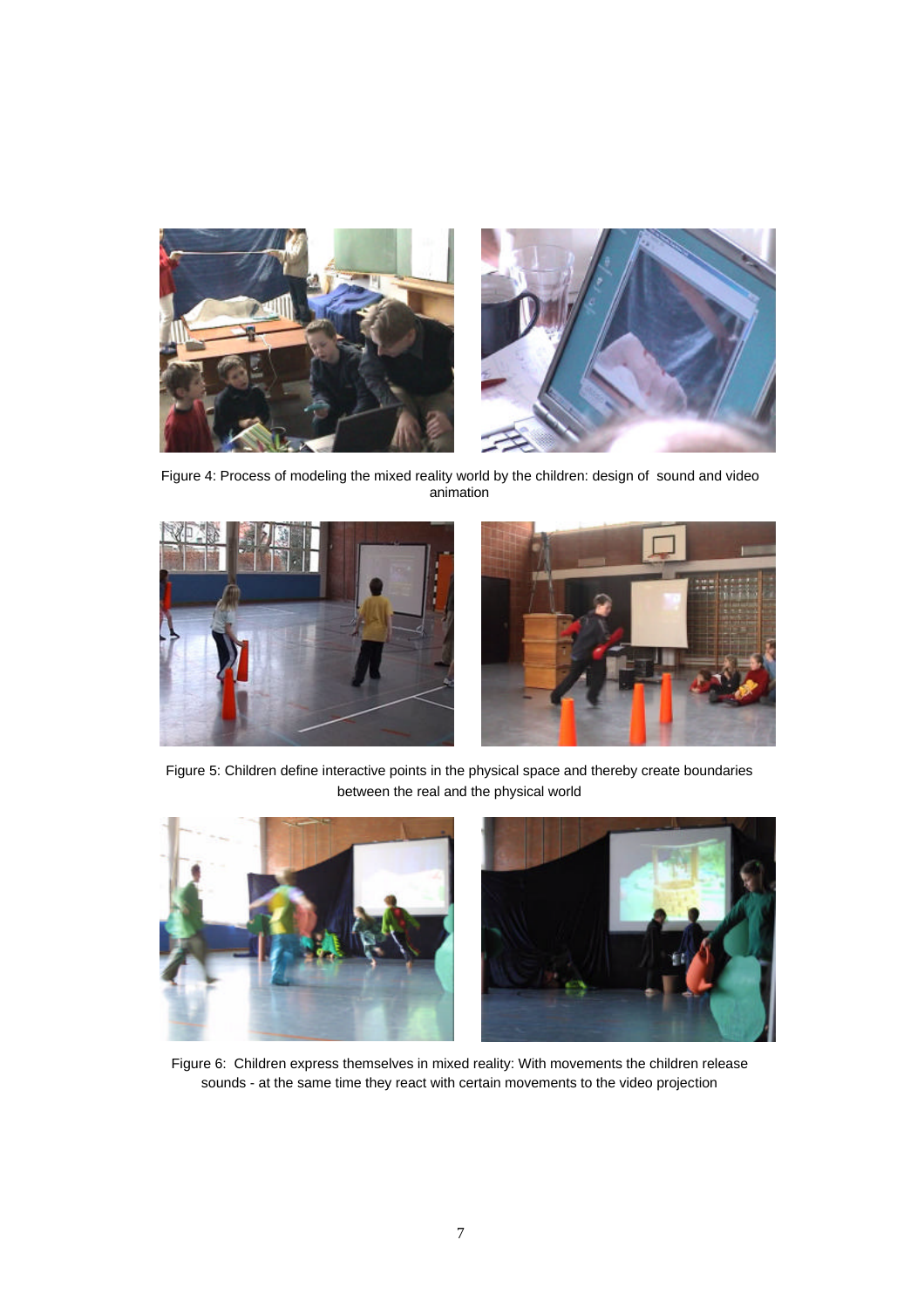## **3.3 Seamless Collaboration and Construction**

When people talk to one another in a face-to-face learning environment while collaborating on a real world task there is a dynamic and easy interchange of focus between the shared and the speakers' interpersonal space. The shared learning space in the classroom is common task area between collaboration, while the interpersonal space is the common communication space. Normally, CSCL interfaces introduce seams and discontinuities into the collaborative learning space. Ishii defines a seam as a spatial, temporal or functional constraint that forces the user to shift among a variety of spaces or modes of operation (Ishii/Kobayashi/Arita 1994). There are functional seam as discontinuities between different functional workspaces, forcing the learner to change the mode of operation, for example the seam between shared and interpersonal learning space. There are also cognitive seams as discontinuities between existing and new worlds or between the real world and the digital world (as far as our subject is concerned) or between (traditional) real world and computer-based tools. Therefore, the seams cause the learning curve experienced by users who move from physical tools to their digital equivalents and permanently change the nature of interaction (cf. Heath/Luff 1991).

However, the concept of mixed reality, as described above, is designed to overcome the disadvantages of current computer interfaces:

- ß It widens the computer interface to the environment of the classroom.
- ß It merges the real and virtual worlds, providing a single interface to both worlds: Allows the use of intuitive interfaces based upon real world experience and skills. Therefore, a seamless interface between the physicality and virtuality is possible.
- ß It facilitates collaborative learning and physical and tangible experiences of the children in the classroom interaction.

## **4 Conclusions**

In our teaching attempt we found that mixed reality environments are a very promising learning space for constructive and collaborative learning of children enabling semiotic learning experiences. The mixed reality environment meets all requirements for a constructive learning space for children, like learning through senses and physical activity using digital manipulatives. As the children construct their own model of the physical and of the digital world, the children experience a singular event, for which however different interpretations are possible: bodily experiences (e.g. mimic and dancing expressions, empathy in music and rhythm, feeling physical material), modeling real and digital worlds, arranging data spatially, influencing the physical as well as the digital environment with their bodily expressions, attributes of their dresses or spatial movements), information coding and processing (e.g. conception and development of picture recognition with LEGO RIS Vision Command.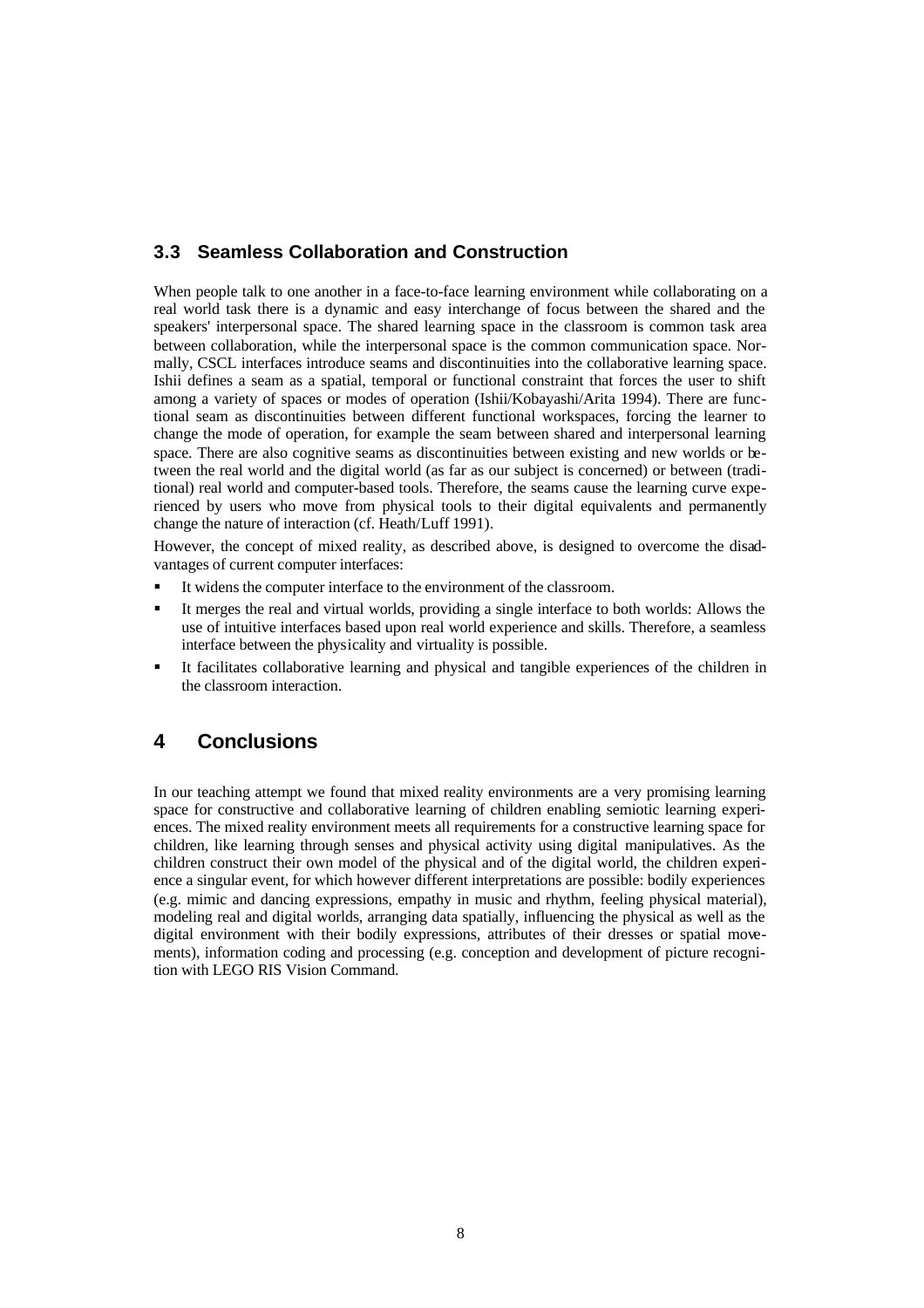#### **Acknowledgement**

The project is funded by the German "Bund-Länder Commission for Educational Planning and Research Promotion" (BLK) within the general funding program "Culture in the Media Age". The official title of the project is "Theorie und Praxis integrierter ästhetischer und informatischer Ausund Fortbildung", project number A 6681ASH01. Project partners are the Karl-Albrechts-Universität Kiel (Dr. Ingrid Höpel) and Muthesius-Hochschule Kiel (Daniela Reimann). The authors wish to thank the Grundschule Lauerholz (Luebeck) and the Freie Schule Luebeck e.V.

### **5 References**

- Alborzi, H. et al. (2000): Designing Story Rooms: Interactive Storytelling Spaces for Children. In: Symposium on Designing Interactive Systems. Conference Proceedings on Designing Interactive Systems: Processes, Practices, Methods, and Techniques. New York: ACM Press, pp. 95- 104
- Alison, D.; Wills, B.; Hodges, F.; Wineman, J. (1997): Gorillas in the Bits. Proceedings of the IEEE Virtual Reality Annual International Symposium, March 1997, pp. 69-76
- Bajura, M.; Fuchs, H.; Ohbuchi, R. (1992): Merging Virtual Objects with the Real World: Seeing Ultrasound Imagery Within the Patient. In: Proceedings of SIGGRAPH 92. New York: ACM Press, pp. 130-145
- Billinghurst, Mark; Kato, Hirokazu (1999): Collaborative Mixed Reality. In: Proceedings on the First International Symposium on Mixed Reality (IMSM 99). Mixed Reality - Merging Real and Virtual Worlds. Berlin: Springer, pp. 261-284
- Bobick, A.; Intille, S.; Davis, J.; Baird, F.; Pinhanez, C.; Campbell, L; Ivanov, Y.; Schutte, A.; Wilson, A. (2000): KidsRoom: A perceptually-based interactive and immersive story environment*. Presence Teleoperators and Virtual Environments* 8 (4), pp. 367-391
- Druin, A.; Perlin, K. (1994): Immersive environments: A physical approach to the computer interface. In: Companion of CHI 94. Boston, MA, April 1994, ACM Press, pp. 325-326
- Feiner, S.; MacIntyre, B.; Seligmann, D. (1993): Knowledge-Based Augmented Reality. *Communications of the ACM,* Vol. 36, No. 7; pp. 53-62
- Frei, P; Su, V.; Mihak, B.; Ishii, H. (1999): Curlybot: International Conference on Computer Graphics and Interactive Techniques. Proceedings of the Conference in SIGGRAPH 99. Los Angeles, California. New York: ACM Press
- Gorbet, M.; Orth, M.; Ishii, H. (1998): Triangles: Tangible Interfaces for manipulation and exploration of digital information topography. Proceedings of CHI 98, ACM, pp. 49-56
- Heath, C.; Luff, P. (1991): Disembodied Conduct: Communication Through Video in a Multimedia Environment. In: Proceedings of CHI '91. New York: ACM Press, pp.99-103
- Hiroaki, H. et al. (1998): Space Sharing Architecture for a Virtual Three-Dimensional Virtual Community. *IOP/IEEE Distributed Systems Engineering* 5, pp. 101-106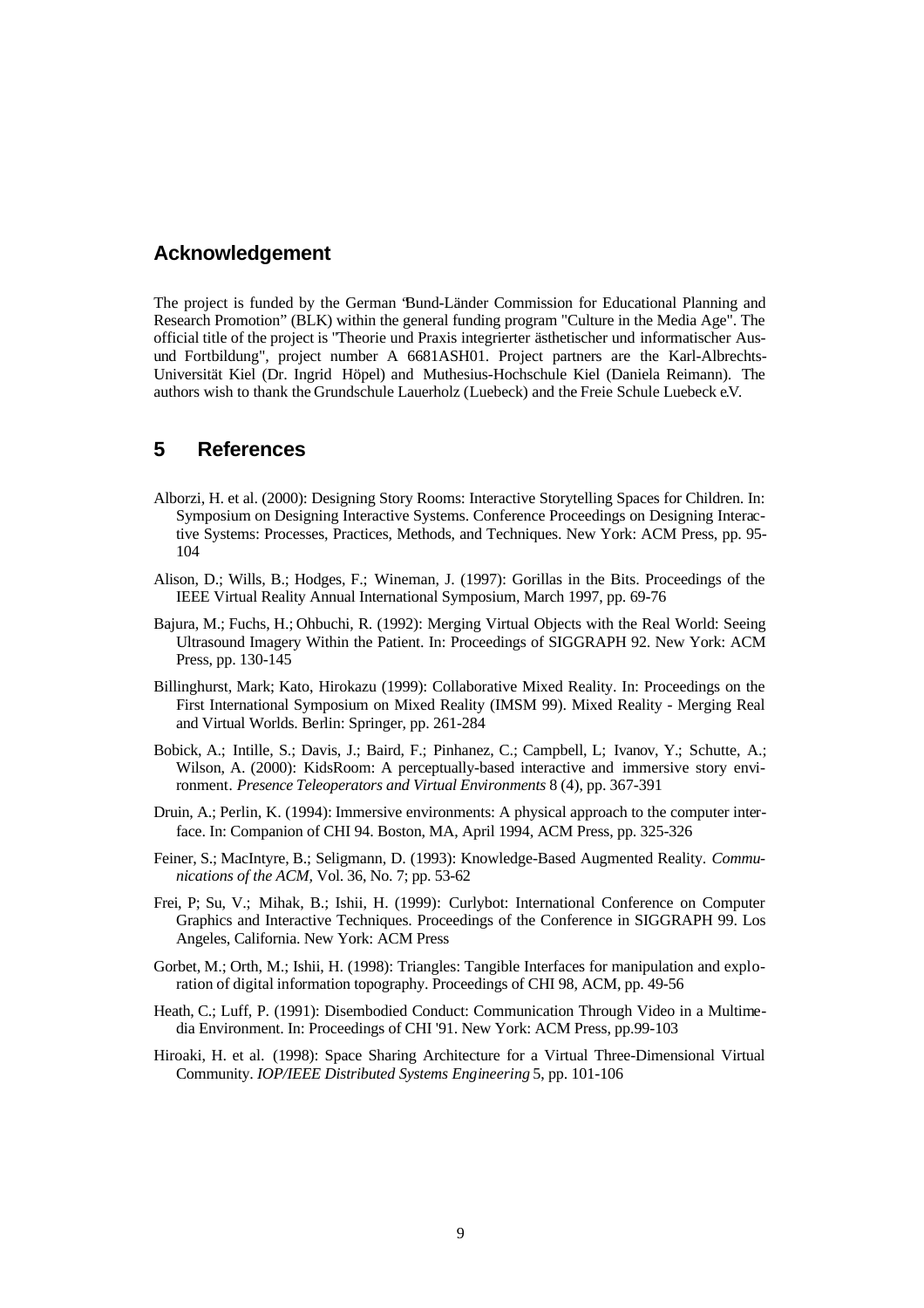- Ishii, H.; Kobayashi, M.; Arita, K. (1994): Iterative Design of Seamless Collaboration Media. *Communications of the ACM,* Vol. 37, No. 8, pp. 83-97
- Johnson, A.; Rousson, M.; Leigh, J.; Barnes, C.; Vasilakis, C.; Moher, T. (1998): The NICE Project: Learning Together in a Virtual World. Proceedings of IEEE Virtual Reality Annual International Symposium, Atlanta, Georgia, pp. 176-183
- Kirner, T. et al. (2001): Development of a Collaborative Virtual Environment for Educational Applications. In: Proceedings of WEB3D 2001, Paderborn, Germany, pp. 61-68
- Milgram, P.; Kishino, F. (1994): A Taxonomy of Mixed Reality Visual Displays. *IEICE Transactions on Information and Systems. Special Issue on Networked Reality.* December 1994
- Patten, J.; Griffith, L.; Ishii, H. (2000): A tangible interface for controlling robotic toys. Proceedings of CHI 2000, ACM
- Resnick, Mitchel (1998): Technologies for Lifelong Kindergarten. In: Educational Technology Research and Development 46 (4), pp. 1-16
- Ryokai, K.; Cassel, J. (1999): Computer Support for Children´s Collaborative Fantasy Play and Story Telling. Proceedings of CSCL 1999. Stanford, CA
- Stanton, Danae; Bayon, Victor; Neale, Helen; Ghali, Ahmed; Benford, Steve; Cobb, Sue; Ingram, Rob; O´Malley, Claire; Wilson, John; Pridmore, Tony (2001): Classroom Collaboration in the Design of Tangible Interfaces for Storytelling. In: Proceedings of the Conference on Computer-Human Interaction CHI 2001, pp. 482-489
- Strauss, W.; Fleischmann, M.; Thomsen, M.; Novak, J.; Zlender, U.; Kulessa, Th.; Pragasky, F. (1999): Staging the Space of Mixed Reality - Reconsidering the Concept of a Multi-User Environment. Proceedings of VRML 99. Fourth Symposium on the Virtual Reality Modeling Language. Paderborn, Germany, February 23-26, 1999. Also: GMD Report 79, December 1999